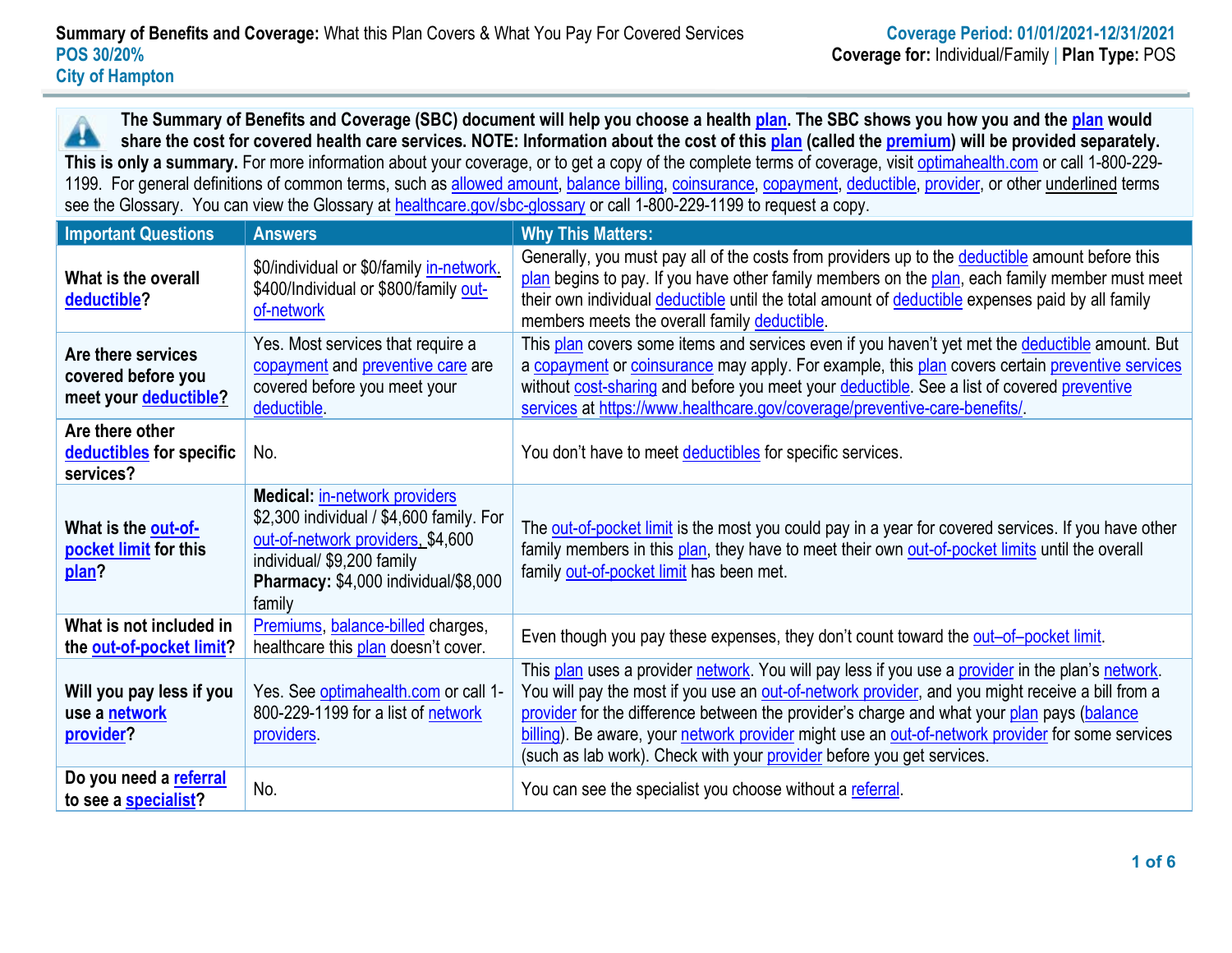All **[copayment](https://www.healthcare.gov/sbc-glossary/#copayment)** and **[coinsurance](https://www.healthcare.gov/sbc-glossary/#coinsurance)** costs shown in this chart are after your **[deductible](https://www.healthcare.gov/sbc-glossary/#deductible)** has been met, if a **[deductible](https://www.healthcare.gov/sbc-glossary/#deductible)** applies. A

|                                                          |                                                     | <b>What You Will Pay</b>                               |                                                                     |                                                                                                                                                                      |  |
|----------------------------------------------------------|-----------------------------------------------------|--------------------------------------------------------|---------------------------------------------------------------------|----------------------------------------------------------------------------------------------------------------------------------------------------------------------|--|
| <b>Common</b><br><b>Medical Event</b>                    | <b>Services You May Need</b>                        | <b>In-Network Provider</b><br>(You will pay the least) | <b>Out-of-Network</b><br><b>Provider</b><br>(You will pay the most) | Limitations, Exceptions, & Other Important<br><b>Information</b>                                                                                                     |  |
|                                                          | Primary care visit to treat an<br>injury or illness | \$30 copayment per visit                               | 30% coinsurance                                                     | $-$ none $-$                                                                                                                                                         |  |
| If you visit a health                                    | <b>Specialist visit</b>                             | \$45 copayment per visit                               | 30% coinsurance                                                     | $-$ none $-$                                                                                                                                                         |  |
| care provider's office<br>or clinic                      | Preventive care/screening/<br>immunization          | No charge                                              | 30% coinsurance                                                     | You may have to pay for services that aren't<br>preventive. Ask your provider if the services<br>you need are preventive. Then check what<br>your plan will pay for. |  |
| If you have a test                                       | Diagnostic test (x-ray, blood<br>work)              | 20% coinsurance                                        | 30% coinsurance                                                     | --none--                                                                                                                                                             |  |
|                                                          | Imaging (CT/PET scans, MRIs)                        | 20% coinsurance                                        | 30% coinsurance                                                     | Pre-authorization required.                                                                                                                                          |  |
| If you need drugs to<br>treat your illness or            | Tier 1                                              | \$10 copayment retail<br>\$20 copayment mail order     | \$10 copayment retail<br>Not covered mail order                     |                                                                                                                                                                      |  |
| condition<br>More information about<br>prescription drug | Tier 2                                              | \$30 copayment retail<br>\$60 copayment mail order     | \$30 copayment retail<br>Not covered mail order                     | Your prescription drug benefit is administered<br>by OptumRx. Please call 1-888-543-1369 or<br>visit optumrx.com.                                                    |  |
| coverage is available at<br>optumrx.com                  | Tier 3                                              | \$45 copayment retail<br>\$90 copayment mail order     | \$45 copayment retail<br>Not covered mail order                     |                                                                                                                                                                      |  |
| If you have outpatient                                   | Facility fee (e.g., ambulatory<br>surgery center)   | \$100 copayment and 20%<br>coinsurance                 | 30% coinsurance                                                     | Pre-authorization required.                                                                                                                                          |  |
| surgery                                                  | Physician/surgeon fees                              | 20% coinsurance                                        | 30% coinsurance                                                     | $-$ none $-$                                                                                                                                                         |  |
|                                                          | <b>Emergency room care</b>                          | \$100 copayment and 20%<br>coinsurance                 | \$100 copayment and<br>20% coinsurance                              | --none--                                                                                                                                                             |  |
| If you need immediate<br>medical attention               | <b>Emergency medical</b><br>transportation          | 20% coinsurance                                        | 20% coinsurance                                                     | $-$ none $-$                                                                                                                                                         |  |
|                                                          | <b>Urgent care</b>                                  | \$45 copayment per visit                               | 30% coinsurance                                                     | --none--                                                                                                                                                             |  |
| If you have a hospital<br>stay                           | Facility fee (e.g., hospital room)                  | \$300 copayment and 20%<br>coinsurance                 | 30% coinsurance                                                     | Pre-authorization required.                                                                                                                                          |  |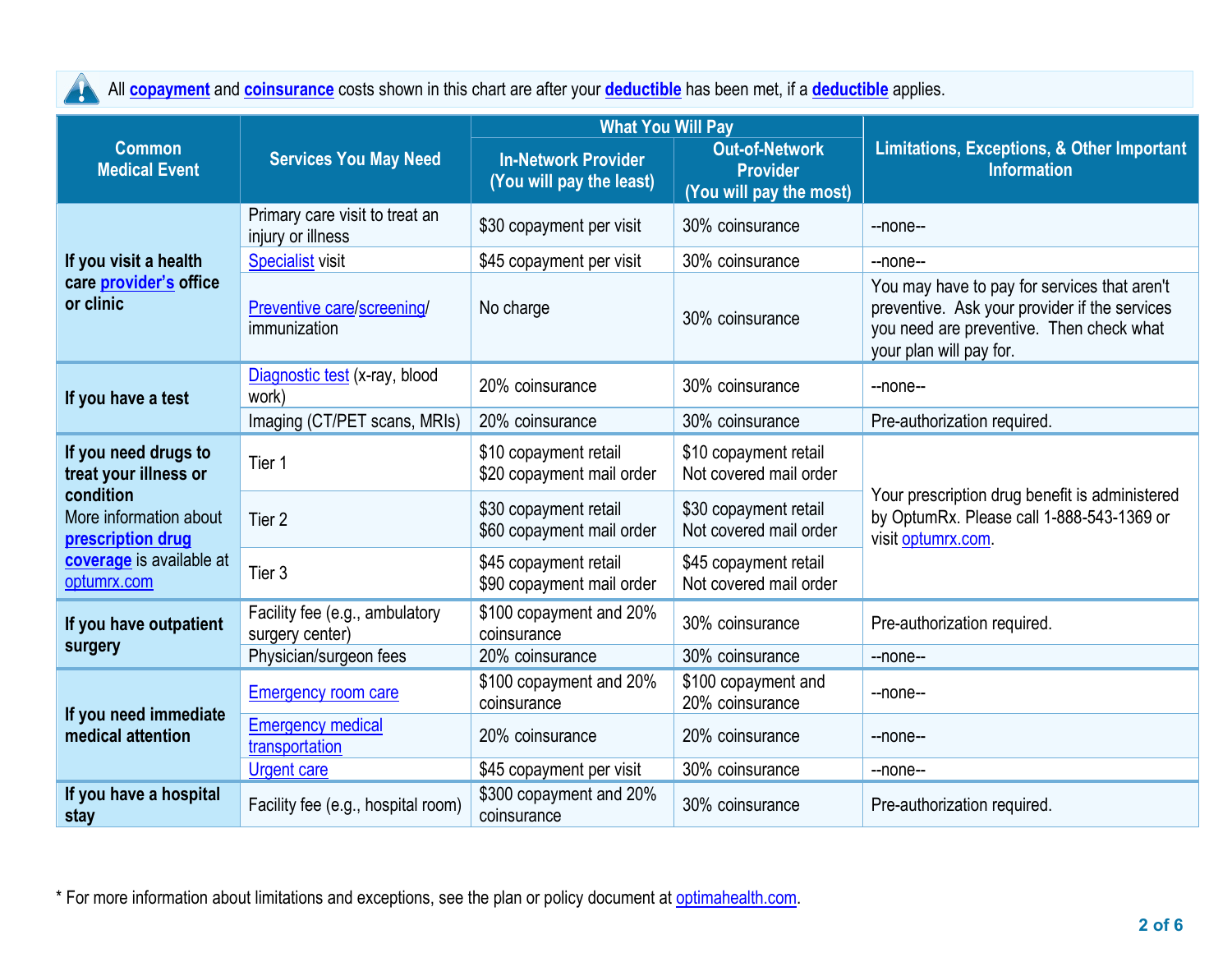|                                                                  |                                              | <b>What You Will Pay</b>                                        |                                                                     |                                                                                                                                                                                 |  |
|------------------------------------------------------------------|----------------------------------------------|-----------------------------------------------------------------|---------------------------------------------------------------------|---------------------------------------------------------------------------------------------------------------------------------------------------------------------------------|--|
| <b>Common</b><br><b>Medical Event</b>                            | <b>Services You May Need</b>                 | <b>In-Network Provider</b><br>(You will pay the least)          | <b>Out-of-Network</b><br><b>Provider</b><br>(You will pay the most) | <b>Limitations, Exceptions, &amp; Other Important</b><br><b>Information</b>                                                                                                     |  |
|                                                                  | Physician/surgeon fees                       | 20% coinsurance                                                 | 30% coinsurance                                                     | --none--                                                                                                                                                                        |  |
| If you need mental<br>health, behavioral<br>health, or substance | <b>Outpatient services</b>                   | \$30 copayment office visits<br>20% coinsurance other<br>visits | 30% coinsurance                                                     | Pre-authorization required for intensive<br>outpatient program, partial hospitalization<br>services, electroconvulsive therapy, and<br>Transcranial Magnetic Stimulation.       |  |
| abuse services                                                   | Inpatient services                           | \$300 copayment and 20%<br>coinsurance                          | 30% coinsurance                                                     | Pre-authorization required for all inpatient<br>services.                                                                                                                       |  |
|                                                                  | Office visits                                | 20% coinsurance                                                 | 30% coinsurance                                                     | Pre-authorization required for prenatal                                                                                                                                         |  |
| If you are pregnant                                              | Childbirth/delivery professional<br>services | 20% coinsurance                                                 | 30% coinsurance                                                     | services. Cost sharing does not apply to<br>certain preventive services. Maternity care<br>may include tests and services described<br>elsewhere in this SBC (i.e. ultrasound). |  |
|                                                                  | Childbirth/delivery facility<br>services     | \$300 copayment and 20%<br>coinsurance                          | 30% coinsurance                                                     |                                                                                                                                                                                 |  |
|                                                                  | Home health care                             | No charge                                                       | 30% coinsurance                                                     | Pre-authorization required. 90 visits/plan year                                                                                                                                 |  |
| If you need help                                                 | <b>Rehabilitation services</b>               | \$30 copayment per visit                                        | 30% coinsurance                                                     | Pre-authorization required. Combined 30                                                                                                                                         |  |
| recovering or have<br>other special health                       | <b>Habilitation services</b>                 | \$30 copayment per visit                                        | 30% coinsurance                                                     | visits/plan year for PT and OT. Combined 30<br>visits/plan year for ST.                                                                                                         |  |
| needs                                                            | <b>Skilled nursing care</b>                  | No charge                                                       | 30% coinsurance                                                     | Pre-authorization required. 100 visits/plan year                                                                                                                                |  |
|                                                                  | Durable medical equipment                    | 20% coinsurance                                                 | 30% coinsurance                                                     | Pre-authorization required for single items over<br>\$750, all rental items, and repair and<br>replacement.                                                                     |  |
|                                                                  | <b>Hospice services</b>                      | No charge                                                       | 30% coinsurance                                                     | Pre-authorization required.                                                                                                                                                     |  |
|                                                                  | Children's eye exam                          | Not covered                                                     | Not covered                                                         | $-$ none $-$                                                                                                                                                                    |  |
| If your child needs                                              | Children's glasses                           | Not covered                                                     | Not covered                                                         | --none--                                                                                                                                                                        |  |
| dental or eye care                                               | Children's dental check-up                   | Not covered                                                     | Not covered                                                         | $-$ none $-$                                                                                                                                                                    |  |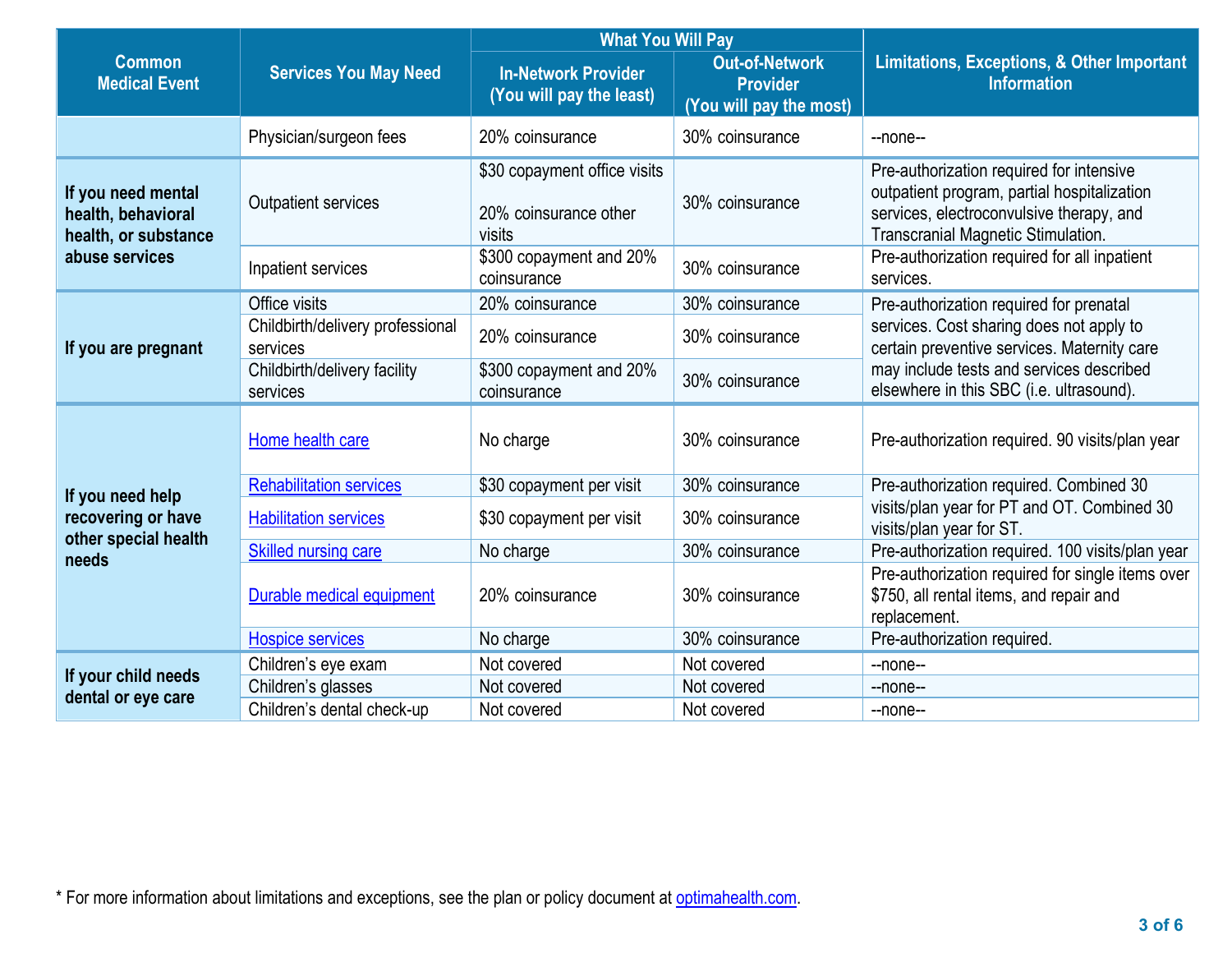| <b>Excluded Services &amp; Other Covered Services:</b>                                                                                           |                                                                                           |                                                                                                              |  |  |  |
|--------------------------------------------------------------------------------------------------------------------------------------------------|-------------------------------------------------------------------------------------------|--------------------------------------------------------------------------------------------------------------|--|--|--|
| Services Your Plan Generally Does NOT Cover (Check your policy or plan document for more information and a list of any other excluded services.) |                                                                                           |                                                                                                              |  |  |  |
| Acupuncture<br><b>Bariatric surgery</b><br>Cosmetic surgery<br>Dental care (Adult)                                                               | Glasses<br><b>Habilitation services</b><br>Hearing aids<br>Long-term care                 | Pediatric dental check-up<br>Routine eye care (Adult and Child)<br>Routine foot care<br>Weight loss programs |  |  |  |
| Other Covered Services (Limitations may apply to these services. This isn't a complete list. Please see your plan document.)                     |                                                                                           |                                                                                                              |  |  |  |
| Chiropractic care                                                                                                                                | Infertility treatment - diagnosis and treatment for<br>underlying medical conditions only | Non-emergency care when traveling outside the U.S.<br>(under out-of-network benefit)<br>Private-duty nursing |  |  |  |

## **Your Rights to Continue Coverage:**

For more information on your rights to continue coverage, contact the plan at 1-800-229-1199. There are agencies that can help if you want to continue your coverage after it ends. The contact information for those agencies is: Virginia State Corporation Commission, Life & Health Division, Bureau of Insurance, at 1-877- 310-6560 or bureauofinsurance@scc.virginia.gov; the U.S. Department of Labor, Employee Benefits Security Administration at 1-866-444-3272 or www.dol.gov/ebsa/healthreform; or the U.S. Department of Health and Human Services at 1-877-267-2323 x61565 or www.cciio.cms.gov. Other coverage options may be available to you too, including buying individual insurance coverage through the Health Insurance [Marketplace.](https://www.healthcare.gov/sbc-glossary/#marketplace) For more information about the [Marketplace,](https://www.healthcare.gov/sbc-glossary/#marketplace) visi[t www.HealthCare.gov](http://www.healthcare.gov/) or call 1-800-318-2596.

## **Your Grievance and Appeals Rights:**

There are agencies that can help if you have a complaint against your [plan](https://www.healthcare.gov/sbc-glossary/#plan) for a denial of a [claim.](https://www.healthcare.gov/sbc-glossary/#claim) This complaint is called a [grievance](https://www.healthcare.gov/sbc-glossary/#grievance) or [appeal.](https://www.healthcare.gov/sbc-glossary/#appeal) For more information about your rights, look at the explanation of benefits you will receive for that medical [claim.](https://www.healthcare.gov/sbc-glossary/#claim) Your [plan](https://www.healthcare.gov/sbc-glossary/#plan) documents also provide complete information to submit a [claim,](https://www.healthcare.gov/sbc-glossary/#claim) [appeal,](https://www.healthcare.gov/sbc-glossary/#appeal) or a [grievance](https://www.healthcare.gov/sbc-glossary/#grievance) for any reason to your [plan.](https://www.healthcare.gov/sbc-glossary/#plan) For more information about your rights, this notice, or assistance, contact: Member Services at the number on the back of your member ID card. You may also contact the Department of Labor's Employee Benefits Security Administration at 1-866-444-EBSA (3272) or [www.dol.gov/ebsa/healthreform;](http://www.dol.gov/ebsa/healthreform) or your state department of insurance at the Virginia State Corporation Commission, Life & Health Division, Bureau of Insurance, P.O. Box 1157, Richmond, VA, 23218, 1-877-310-6560 or [bureauofinsurance@scc.virginia.gov.](mailto:bureauofinsurance@scc.virginia.gov)

Additionally, a consumer assistance program can help you file your appeal. Contact the Virginia State Corporation Commission, Life & Health Division, Bureau of Insurance, P.O. Box 1157, Richmond, VA, 23218, 1-877-310-6560, or [bureauofinsurance@scc.virginia.gov.](mailto:bureauofinsurance@scc.virginia.gov)

## **Does this plan provide Minimum Essential Coverage? Yes**

[Minimum Essential Coverage g](https://www.healthcare.gov/sbc-glossary/#minimum-essential-coverage)enerally includes [plans,](https://www.healthcare.gov/sbc-glossary/#plan) [health insurance](https://www.healthcare.gov/sbc-glossary/#health-insurance) available through the [Marketplace](https://www.healthcare.gov/sbc-glossary/#marketplace) or other individual market policies, Medicare, Medicaid, CHIP, TRICARE, and certain other coverage. If you are eligible for certain types of [Minimum Essential Coverage,](https://www.healthcare.gov/sbc-glossary/#minimum-essential-coverage) you may not be eligible for the [premium tax credit.](https://www.healthcare.gov/sbc-glossary/#premium-tax-credits)

## **Does this plan meet the Minimum Value Standards? Yes**

If your [plan](https://www.healthcare.gov/sbc-glossary/#plan) doesn't meet the [Minimum Value Standards,](https://www.healthcare.gov/sbc-glossary/#minimum-value-standard) you may be eligible for a [premium tax credit](https://www.healthcare.gov/sbc-glossary/#premium-tax-credits) to help you pay for a [plan](https://www.healthcare.gov/sbc-glossary/#plan) through the [Marketplace.](https://www.healthcare.gov/sbc-glossary/#marketplace)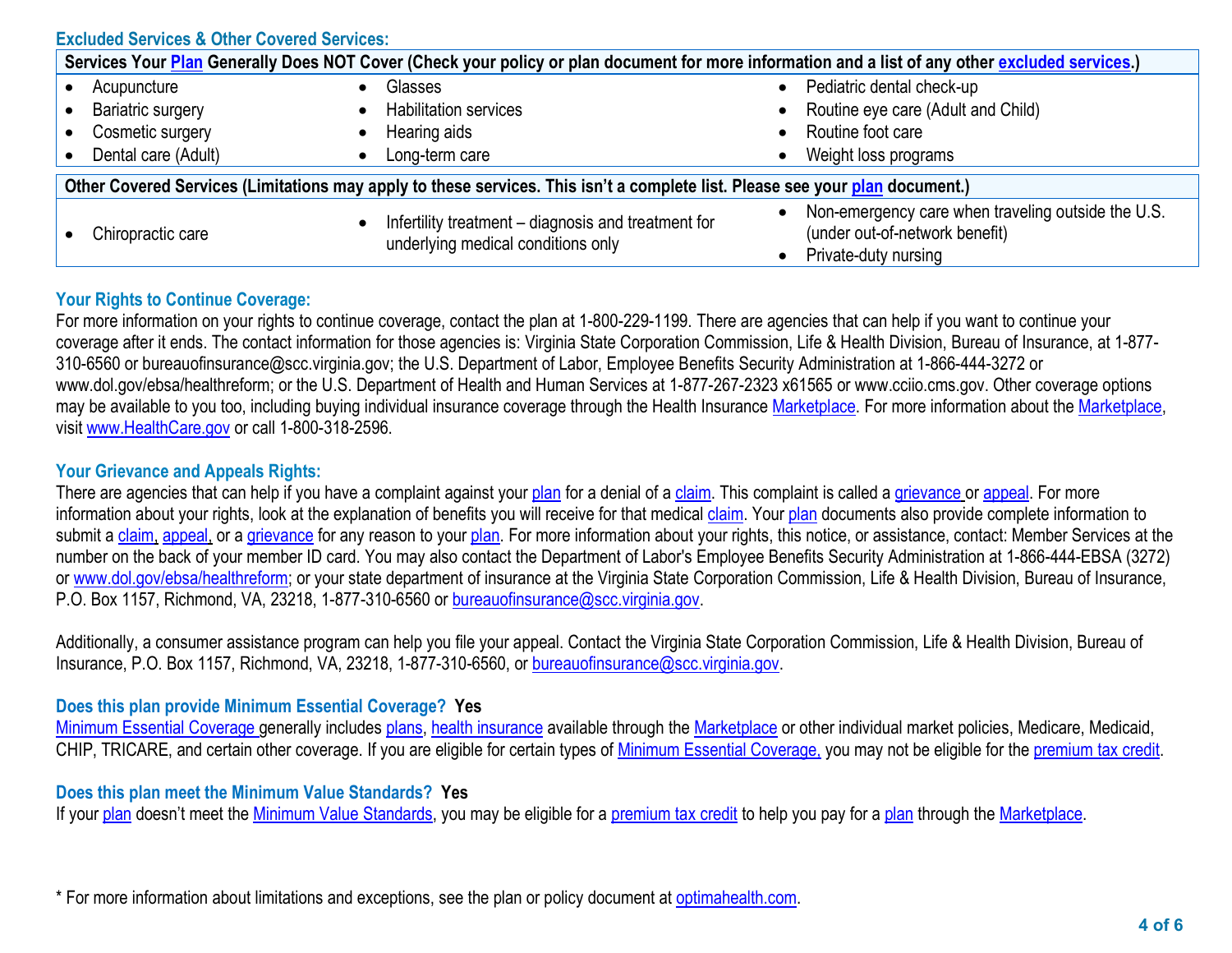#### **Language Access Services:**

Spanish (Español): Para obtener asistencia en Español, llame al 1-855-687-6260. Tagalog (Tagalog): Kung kailangan ninyo ang tulong sa Tagalog tumawag sa 1-855-687-6260. Chinese (中文): 如果需要中文的帮助, 区区打区个号区 1-855-687-6260. Navajo (Dine): Dinek'ehgo shika at'ohwol ninisingo, kwiijigo holne' 1-855-687-6260.

––––––––––––––––––––––*To see examples of how this plan might cover costs for a sample medical situation, see the next section.–––––––––––*–––––––––––